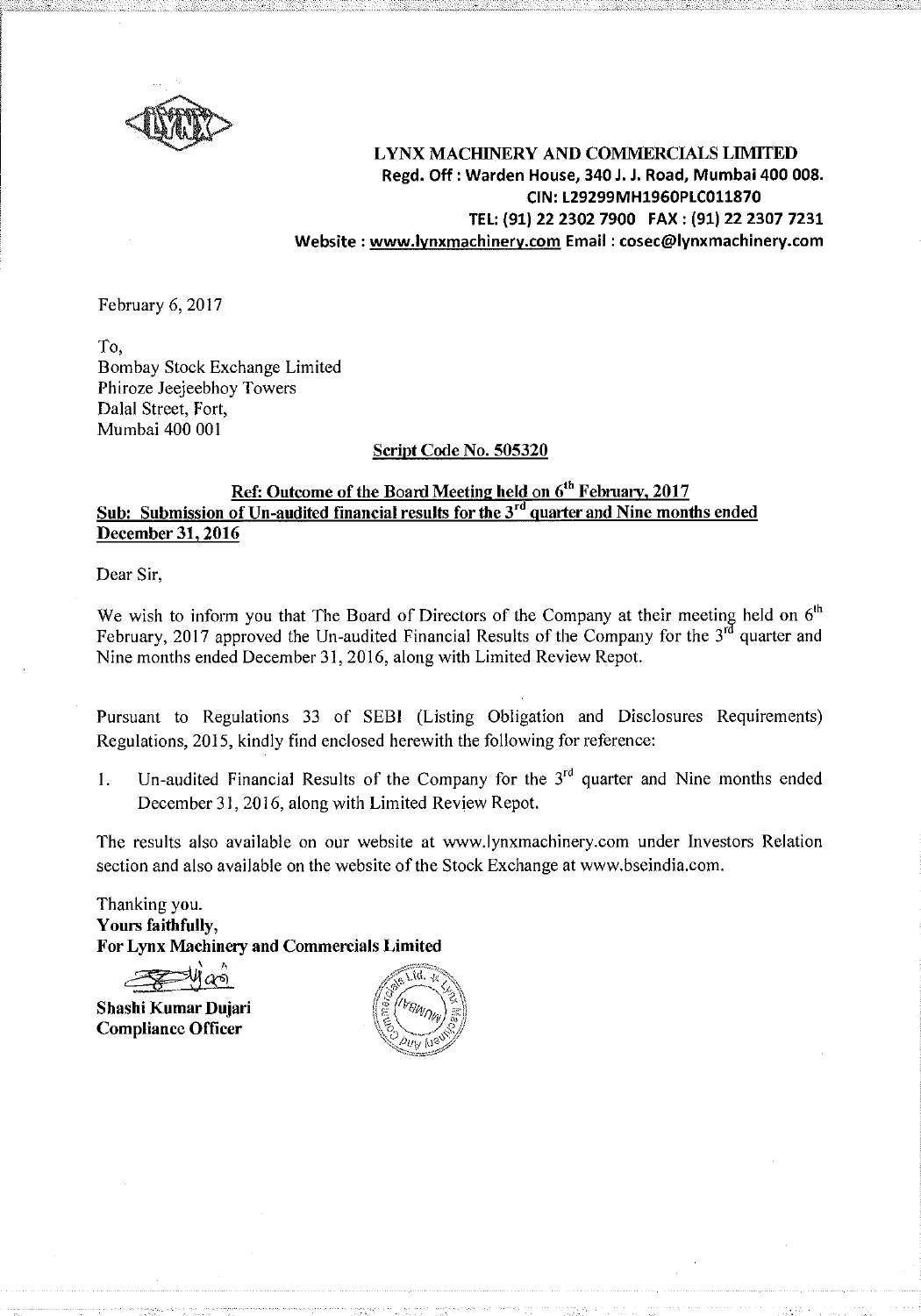## LYNX MACHINERY AND COMMERCIALS LIMITED

### REGD OFFICE :WARDEN HOUSE, 340 J.J.ROAD BYCULLA, MUMBAI • 400 008 CIN: L29299MH1960PLC011870 TEL: (91) (22) 2302 7900 FAX (91) (22) 2307 7231 **Website : www.lynxmachinery.com, Email : cosec@lynxmachinery.com**

#### CO. CODE : 505320

#### UNAUDITED FINANCIAL RESULTS (ESTIMATED) FOR THE QUARTER ENDED 31ST DECEMBER, 2016

|                |                                                                                                                                           |                           |                              |                |                |                           | ן השטמבט ווא ו חוז פ    |
|----------------|-------------------------------------------------------------------------------------------------------------------------------------------|---------------------------|------------------------------|----------------|----------------|---------------------------|-------------------------|
|                |                                                                                                                                           | Three                     | Three                        | Correspon      | Year to date   |                           | Year to date ACCOUNTING |
| SR.            | <b>PARTICULARS</b>                                                                                                                        | Months                    | <b>Months</b>                | ding Three     | figures for    | figures for               | <b>YEAR ENDED</b>       |
| NO.            |                                                                                                                                           | ended                     | ended                        | Months ended   | current        | Pervious                  | 31.03.2016              |
|                |                                                                                                                                           | 31.12.2016                | 30.09.2016                   | in Previous    | Period         | Period                    |                         |
|                |                                                                                                                                           |                           |                              | Year           | ended          | ended                     |                         |
|                |                                                                                                                                           |                           |                              | 31.12.2015     | 31.12.2016     | 31.12.2015                |                         |
|                |                                                                                                                                           |                           | <b>Unaudited   Unaudited</b> | Unaudited      | unaudited      | unaudited                 | <b>Audited</b>          |
| 1              | a) Net Sales/Income from Operation                                                                                                        | $\Omega$                  | $\Omega$                     | 0              | $\overline{0}$ | Ö                         | 24                      |
|                | b) Other Operating Income                                                                                                                 | 0                         | 0                            | 0              | 0              | 0                         | 0                       |
|                | <b>Total</b>                                                                                                                              | $\overline{\mathfrak{o}}$ | 0                            | 0              | 0              | $\overline{\mathfrak{o}}$ | $\overline{24}$         |
| $\overline{2}$ | Total Expenditure                                                                                                                         |                           |                              |                |                |                           |                         |
|                | a) Increase/Decrease in Stock in Trade                                                                                                    | 0                         | 0                            | 0              | 0              | 0                         | 45                      |
|                | and work in progress                                                                                                                      |                           |                              |                |                |                           |                         |
|                | b) Consumption of Raw Materials                                                                                                           | 0                         | 0                            | 0              | 0              | 0                         | 0                       |
|                | c) Purchase of traded goods                                                                                                               | $\Omega$                  | 0                            | 0              | 0              | $\Omega$                  | $\Omega$                |
|                | d) Employees Cost                                                                                                                         | 430                       | 392                          | 349            | 1228           | 1099                      | 1413                    |
|                | e) Depreciation                                                                                                                           | 214                       | 214                          | 255            | 642            | 765                       | 856                     |
|                | f) Other Expenditure                                                                                                                      | 876                       | 797                          | 907            | 2476           | 2957                      | 3936                    |
|                | g) Total                                                                                                                                  | 1520                      | 1403                         | 1511           | 4346           | 4821                      | 6250                    |
| 3              | Profit from Operation before other Income                                                                                                 | $-1520$                   | $-1403$                      | $-1511$        | -4346          | $-4821$                   | $-6226$                 |
|                | Interest and Exceptional Items (1-2)                                                                                                      |                           |                              |                |                |                           |                         |
| 4              | Other Income                                                                                                                              | 158                       | 152                          | 331            | 583            | 991                       | 1732                    |
| 5              | Profit before interest and Exceptional Items                                                                                              | $-1362$                   | $-1251$                      | $-1180$        | $-3763$        | -3830                     | -4494                   |
|                | $(3+4)$                                                                                                                                   |                           |                              |                |                |                           |                         |
| 6              | Interest                                                                                                                                  | 32                        | $\overline{2}$               | 75             | 109            | 179                       | 268                     |
| 7              | Profit after interest but before Exceptional                                                                                              | $-1394$                   | $-1253$                      | $-1255$        | $-3872$        | -4009                     | $-4762$                 |
|                | Items $(5 - 6)$                                                                                                                           |                           |                              |                |                |                           |                         |
| 8              | <b>Exceptional Items</b>                                                                                                                  | 0                         | o                            | $\overline{0}$ | $\overline{0}$ | $\overline{0}$            | $\overline{0}$          |
| 9              | Profit(+)/Loss(-) from ordinary Activities                                                                                                |                           |                              |                |                |                           |                         |
|                | before Tax $(7+8)$                                                                                                                        | $-1394$                   | $-1253$                      | $-1255$        | $-3872$        | -4009                     | $-4762$                 |
| 10             | <b>Tax Expenses</b>                                                                                                                       | $\Omega$                  | 0                            | 0              | $\mathbf 0$    | 0                         | $-167$                  |
| 11             | Net Profit(+)/Loss(-) from ordinary                                                                                                       |                           |                              |                |                |                           |                         |
|                | Activities after Tax (9 - 10)                                                                                                             | $-1394$                   | $-1253$                      | $-1255$        | $-3872$        | -4009                     | -4595                   |
| 12             | Extraordinary Item (Net of Tax Expenses)                                                                                                  | $\overline{0}$            | $\overline{0}$               | ö              | $\Omega$       | $\Omega$                  | $\Omega$                |
| 13             | Net Profit(+)/Loss(-) for the period (11-12)                                                                                              | $-1394$                   | $-1253$                      | $-1255$        | $-3872$        | -4009                     | -4595                   |
| 14             | Paid-Up Equity Share Capital                                                                                                              | 6000                      | 6000                         | 6000           | 6000           | 6000                      | 6000                    |
|                | (Face Value Rs.10/- Per Share)                                                                                                            |                           |                              |                |                |                           |                         |
| 15             | Reserve excluding revaluation                                                                                                             |                           |                              |                |                |                           |                         |
|                | reserves (as per Balance Sheet                                                                                                            |                           |                              |                |                |                           |                         |
|                | of Previous Accounting Year)                                                                                                              | 0                         | 0                            | 0              | 0              | 0                         | 15392                   |
| 16             | Earning Per Share (EPS)                                                                                                                   |                           |                              |                |                |                           |                         |
| a)             | Basic & Diluted EPS before Extraordinary                                                                                                  | (2.32)                    | (2.09)                       | (2.09)         | (6.45)         | (6.66)                    | (7.66)                  |
|                | Items for the period, for the year to date and                                                                                            |                           |                              |                |                |                           |                         |
|                | for the previous Year (not annualised).                                                                                                   |                           |                              |                |                |                           |                         |
| b)             | Basic & Diluted EPS after Extraordinary                                                                                                   | (2.32)                    | (2.09)                       | (2.09)         | (6.45)         | (6.68)                    | (7.66)                  |
|                |                                                                                                                                           |                           |                              |                |                |                           |                         |
|                | items for the period, for the year to date and                                                                                            |                           |                              |                |                |                           |                         |
|                | for the previous Year (not annualised)<br>Note : 1) The Above results have been approved by the Board of Directors at its meeting held on |                           |                              |                |                |                           |                         |
|                |                                                                                                                                           |                           |                              |                |                |                           |                         |

06.02.2017 at Mumbai.

: 2) Previous periods figures have been regrouped/rearranged wherever necessary.

: 3) This is a single segment company in accordance with the AS-17 (Segment Reporting)

issued by the ICAI. Hence the question of disclosure of segment information does not arise.

: 4) Deferred Taxes as per AS-22 if any will be ascertained after Audit while finalising the accounts.

: 5) No Investors complaints were received during the quarter ended 31.12.2016

PLACE : MUMBAI DATE : 06.02.2017

## ON BEHALF OF BOARD OF DIRECTORS FOR LYNX MACHINERY AND COMMERCIALS LTD.

= *ror*   $c \sim \langle c \rangle$  $\mathbb{R}^{\widehat{\text{g}}^\text{inter}_\text{V}}_{\mathbb{Z}/\mathbb{Z}/\mathbb{Z}}$  , where  $\mathbb{R}^{\widehat{\text{g}}^\text{inter}_\text{V}}$  $\mathbb{Z}_{\hat{\mathcal{O}}_{\mathcal{A}}}$  )  $\mathbb{S}^n$ 

MMERCIALS<br>
2<br>
COMMAR JAJO<br>
DIRECT KUMAR JAJODIA DIRECTOR

(FIGURES IN THOUSANDS)